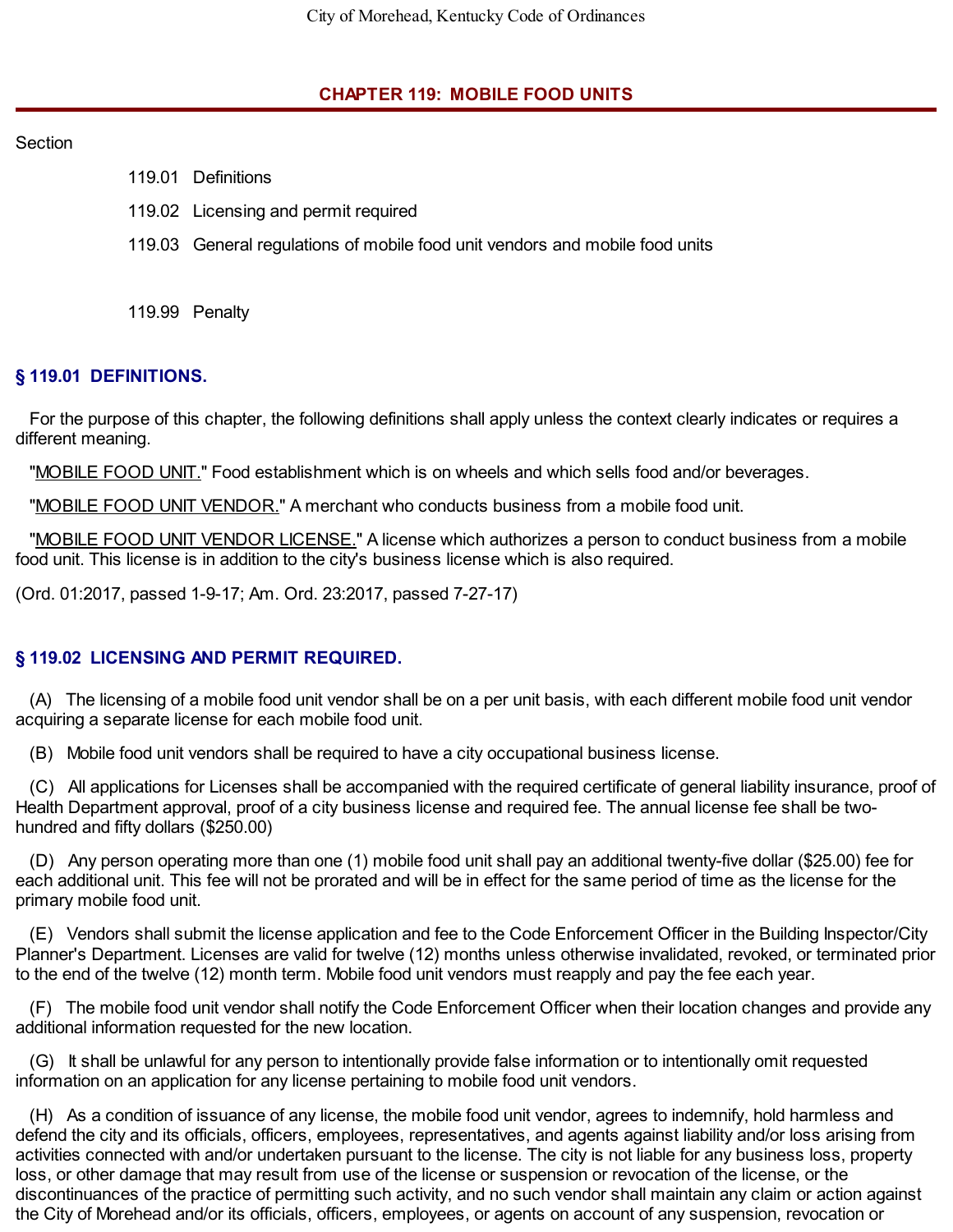discontinuance.

(I) If a mobile food unit vendor will be operating on private property, then said vendor shall provide a written authorization from the property owner or the business owner. Said authorization shall be presented to the Code Enforcement Officer at least ten (10) hours before use.

(Ord. 01:2017, passed 1-9-17; Am. Ord. 23:2017, passed 7-27-17)

# **§ 119.03 GENERAL REGULATIONS OF MOBILE FOOD UNIT VENDORS AND MOBILE FOOD UNITS.**

All mobile food unit vendors must comply with the following:

(A) Mobile food unit vendors shall be permitted to operate between the hours of 7:00 a.m. and 10:00 p.m. No mobile food unit may be at any one (1) location for more than five (5) consecutive days.

(B) The requirements of all applicable city ordinances and regulations, including zoning, occupational tax and restaurant tax shall apply to said operations. Except, that the regulations regarding temporary structures, in Title 15 of the Code of Ordinances shall not apply to mobile food unit vendors, so long as said unit is not in one (1) place for more than five (5) consecutive days.

(C) The vendors shall at all times operate in a manner that ensures the safety of patrons, pedestrians and the public.

(D) Food trucks are permitted on private property only with written permission from the property owner which will be displayed with the occupational license, mobile food vending permit and Rowan County Health Department permit.

(E) The vendors shall only use lighting which is permanently or semipermanently affixed to their unit and which does not cause any glare that could be considered a public hazard, nuisance or distraction to vehicular movement, neighboring business operation or residential uses. No flashing or strobe lighting shall be permitted.

(F) The vendors shall not use any electrical outlets located within the public right of way or on public property, unless specifically authorized by the City of Morehead or if required, the utility company. A vendor shall not create any tripping or hazard related to its use of electricity.

(G) The vendor shall not block access to or use of any public utility pole or set up any chairs or tables on the public right-of- way.

(H) The vendor shall not in any manner damage public property of the public right-of-way. The vendors shall be solely responsible for any such damage.

(I) The vendor shall not locate or operate within an area closed or not accessible due to an emergency.

(J) Charitable/non-profit organizations may operate mobile food vendors without the necessity of a mobile food unit permit.

(K) No mobile food unit vendor shall sell or vend from his or her unit or within one hundred and fifty (150) feet of any restaurant, cafe, or eating establishment offering as a main featured item or items similar to that restaurant, cafe, or eating establishment at the time it is opened for business unless approval is obtained in writing from the owner of the business.

(L) Every mobile food unit vendor shall ensure that the interior, including the windows, shall be maintained in a clean and safe condition, free of grease, dirt, debris, or other trash.

(M) The exterior of the unit and surrounding area shall also be maintained in a clean, undamaged condition and present a favorable appearance including, but not limited to, the body of the vehicle, the paint, all glass, hubcaps(if installed), head and tail lights and grill and bumper. Additionally the exterior of the unit and surrounding area shall be free of grease, dirt, debris and any and all other trash.

(Ord. 01:2017, passed 1-9-17)

#### **§ 119.99 PENALTY.**

(A) If the vendor of a mobile food unit does not move after five (5) days and the unit is on public property, the city will give a towing notice to the vendor by posting it on the mobile food unit. If the mobile food unit is not moved within twentyfour (24) hours from the time of the notice, the city will have the unit towed and the vendor will be required to pay all towing